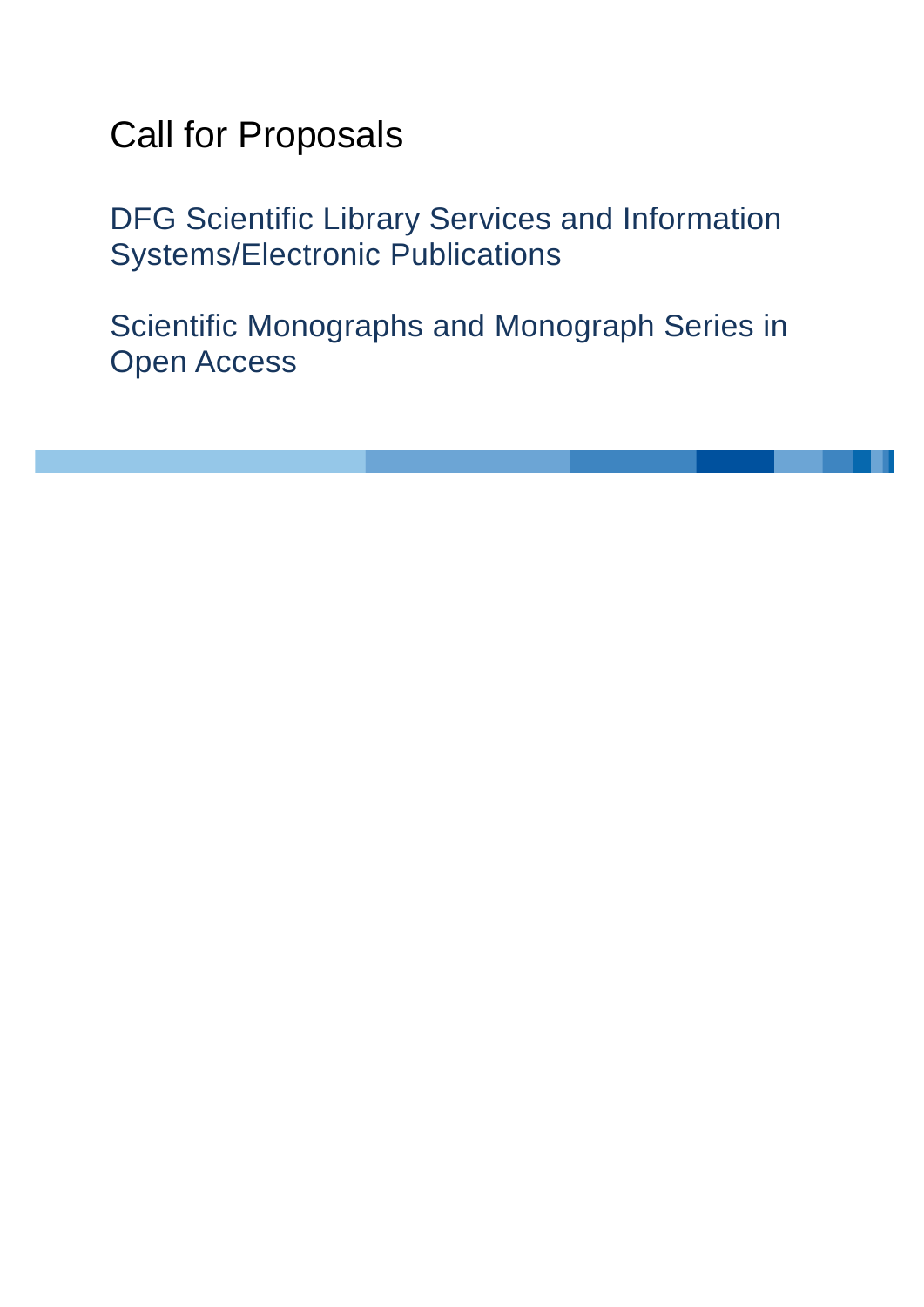# **I. Programme Information**

### **1. Objective**

By providing this funding, the Deutsche Forschungsgemeinschaft (DFG, German Research Foundation) aims to establish workable business models for the publication of academic and scientific Open Access monographs and series of monographs (individual works, collections and dissertations). Funding these formats in particular will help to ensure the more effective introduction of Open Access publication in those subject areas that tend to publish important research results in book form.

The speed with which Open Access is gaining ground depends on the publication traditions that are customary in the individual research disciplines. In the area of book publishing, there are currently only limited possibilities for making scientific works available in Open Access immediately upon publication (a process referred to as the Golden Road). This is because there are very few workable business models in existence for the publication of monographs by means of the Golden Road to Open Access.

Nevertheless, this form of publishing offers researchers major advantages both as authors and as recipients: it increases the visibility of the publication and enables research results to be distributed more widely in international and interdisciplinary contexts. Because the integral text is made available publicly in electronic form, this also provides additional benefits, such as the possibility of detailed indexing and also makes it possible to introduce innovative enhancements to traditional formats, including, for example, informal communication and collaboration, links to other sources and the integration of multimedia content. A variety of hybrid models are also possible, including electronic publication in Open Access with additional electronic features and the option of purchasing a printed version.

This funding is targeted at institutions within the information infrastructure and academics and scientists who, possibly in alliance with academic publishers or similar organisations, are piloting the development and application of workable and reusable business models for the publication of monographs in Open Access.

#### **2. Proposals**

#### 2.1 Eligibility

Institutions that specialise in scientific or academic information, such as libraries, archives, museums, data centres and media centres, are eligible to apply, provided that they are not run for profit. They will be represented by their management. Researchers in Germany or at German research institutions abroad who publish academic monograph series and who have completed their studies (generally by obtaining a doctorate) are also eligible to apply.

If you work in an institution that is run for profit or if you are not permitted to publish research results in an accessible form immediately, you will generally not be eligible to

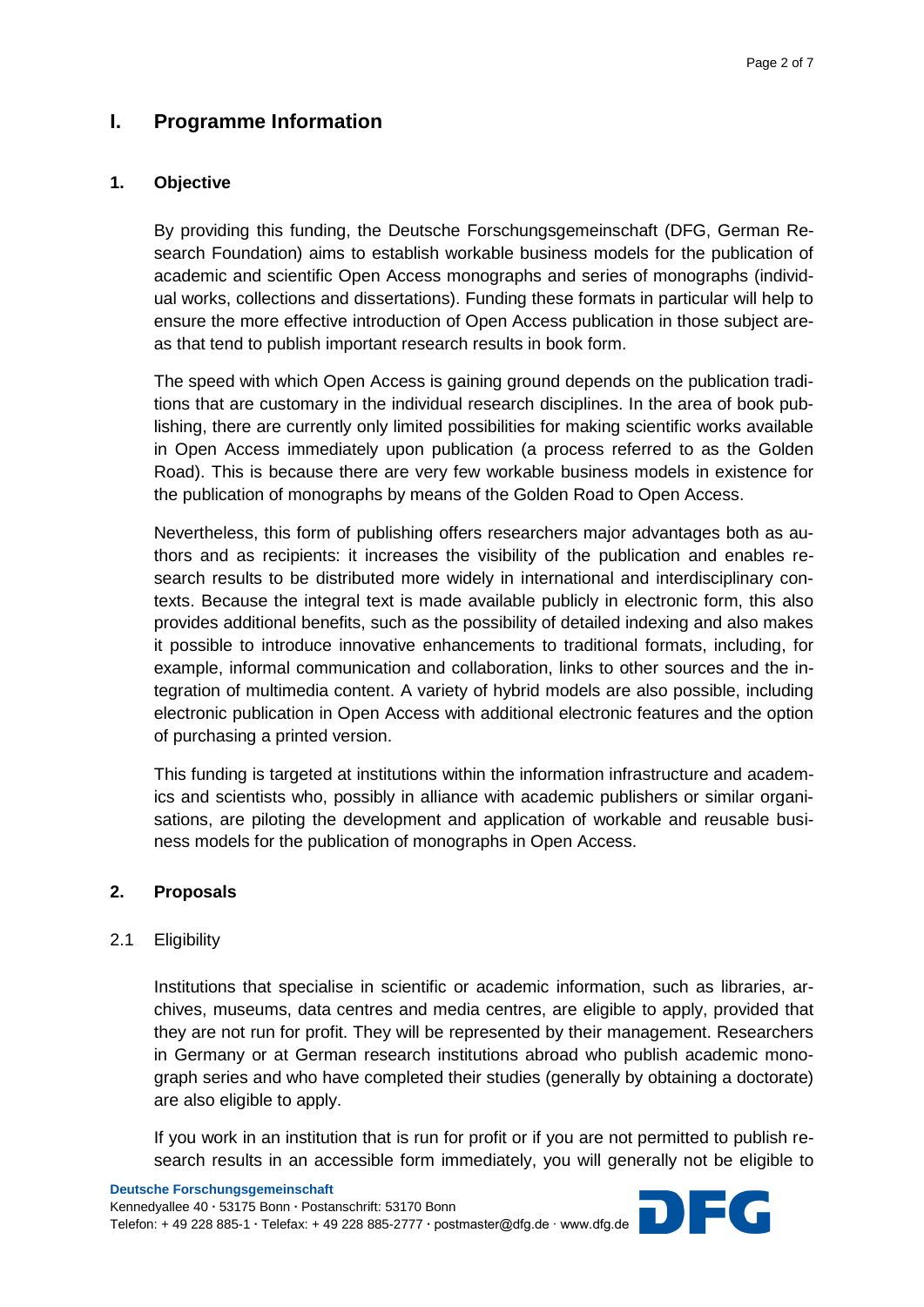apply. Publishers are not eligible to apply. It may be possible for publishers to obtain funding towards the contributions to be made as part of collaborative projects by applying to the DFG, possibly by means of a third-party application.

Since the funding provided for "Scientific Library Services and Information Systems" is intended to achieve a transregional improvement to information infrastructures, and its results serve science as a whole, staff from the institutes and member organisations of the Max Planck Society, the Fraunhofer Gesellschaft, the Helmholtz Association or the Leibniz Association and members of research institutions associated with these organisations, in receipt of basic funding from public resources, and members of the German sections of international information infrastructure institutions are also eligible to apply.

- 2.2 Conditions for application and funding conditions
- a) Conditions for project implementation

The funding is intended for projects designed to develop, pilot and document in detail reusable and workable business models for the publication of Open Access monographs by individual researchers or groups of researchers.

Proposals must include an outline of the concrete collaboration between information institutions (libraries, data centres, media centres, etc.), authors and possibly also publishers or similar organisations. This should involve the development of workable and efficient concepts for the publication of Open Access monographs or monograph series, documented for reuse by others and immediately applied for the purposes of publication.

The concept and documentation must above all provide details of the individual phases in the publication workflow that enable the conditions for Open Access publication through effective collaboration between the various actors and must also outline the principles for costing and pricing that will help ensure that the individual contributions to the workflow are organised transparently. The knowledge and models developed in the funded projects must be published in such a way that they may be reapplied freely by third parties. The application must also show how the possibility of the Open Access publication of academic monographs will be actively made available to the academic/scientific community.

#### b) Requirements for project results

The following framework conditions apply to the Open Access monographs and monograph series that result from funded projects:

- in the event of a hybrid publication, the publication of the Open Access monograph may coincide with, but must under no circumstances postdate that of the printed version;
- the quality assurance of the publication must be quaranteed in accordance with the applicable standards for the specialist discipline or based on new

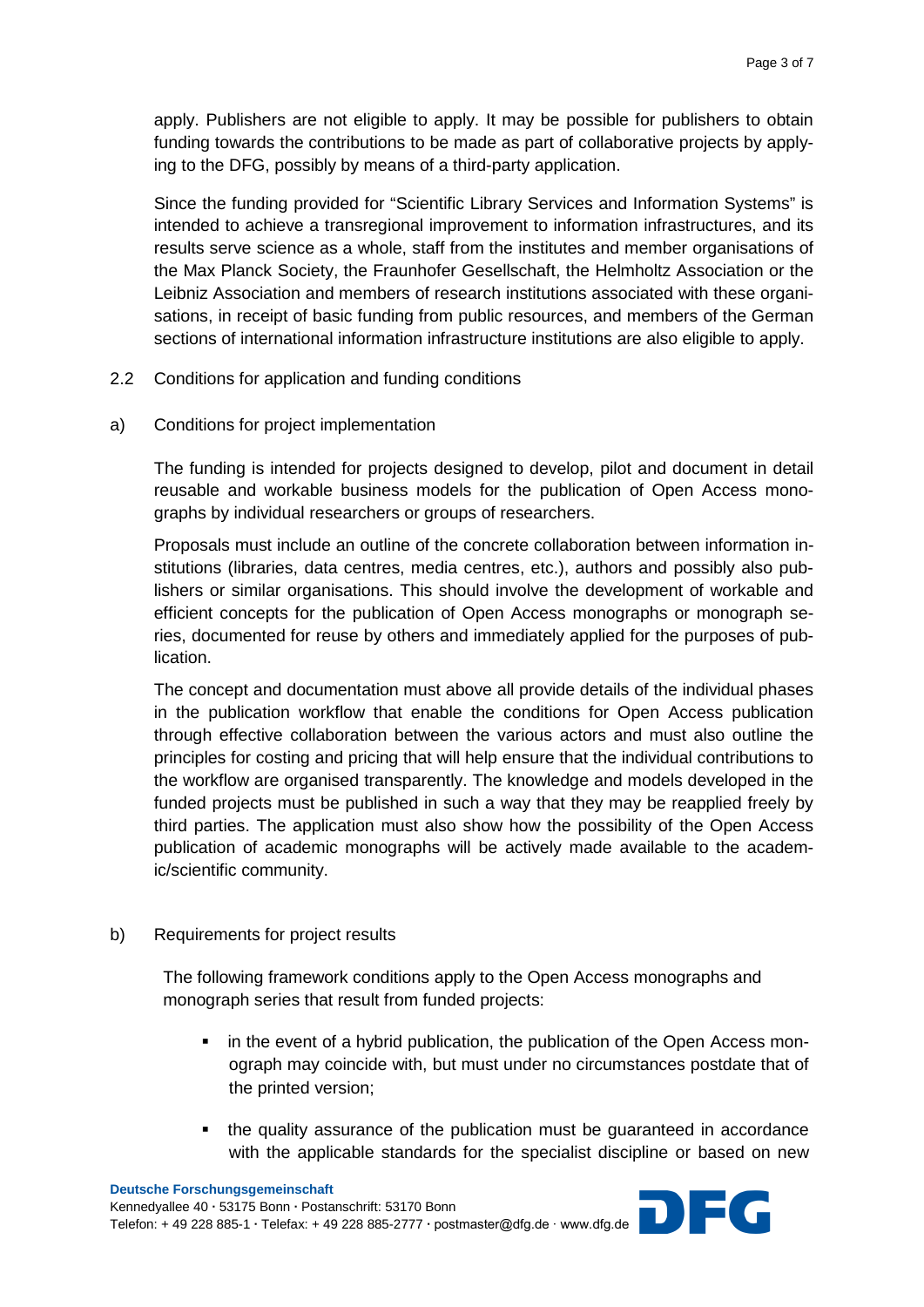high-quality methods to be developed within the framework of the programme;

- the production workflow must enable prompt publication of the book and incorporate the effective inclusion of both the metadata and the publication in international discipline-specific and information verification systems (e.g. OAPEN Library, DOAB);
- the publication must be compiled, indexed and promoted in a way that guarantees maximum findability on the internet. The publication metadata must meet library standards;
- the development of innovative electronic formats and additional functionalities desired by researchers and academics is possible;
- it must be possible for authors easily and clearly to verify requests for and the use of the publication and to measure this by means of a standardised method, for example one that corresponds to the current COUNTER Code of Practice for E-Resources;
- the legal status of the publication and individual parts of it must have been cleared and the type of licensing must enable maximum reuse by the scientific and academic community, for example by means of CC-BY or CC-BY-NC licensing;
- the long-term availability of individual titles must have been accounted for and guaranteed organisationally.

The processes and business models developed in the project must be transparent and documented in a way that may be used by third parties. The detailed description of the results will include at least the following aspects:

- a description of the workflow and the distribution of tasks, possibly also including information on the contribution made by a publisher or similar organisation;
- **F** information on a transparent cost model, for example in the form of a checklist for services and their prices, including a transparent description of how these costs were derived and details of the discount and refund models that would apply to any retrospective recalculation. For hybrid models, this will also include the calculation for printed versions offered in parallel with the Open Access publication;
- **EXEDENT INTER 15 Information on quantities and the specific profile of the monographs, as well** as sales and usage figures;
- ideas on transforming existing printed series into an Open Access model;

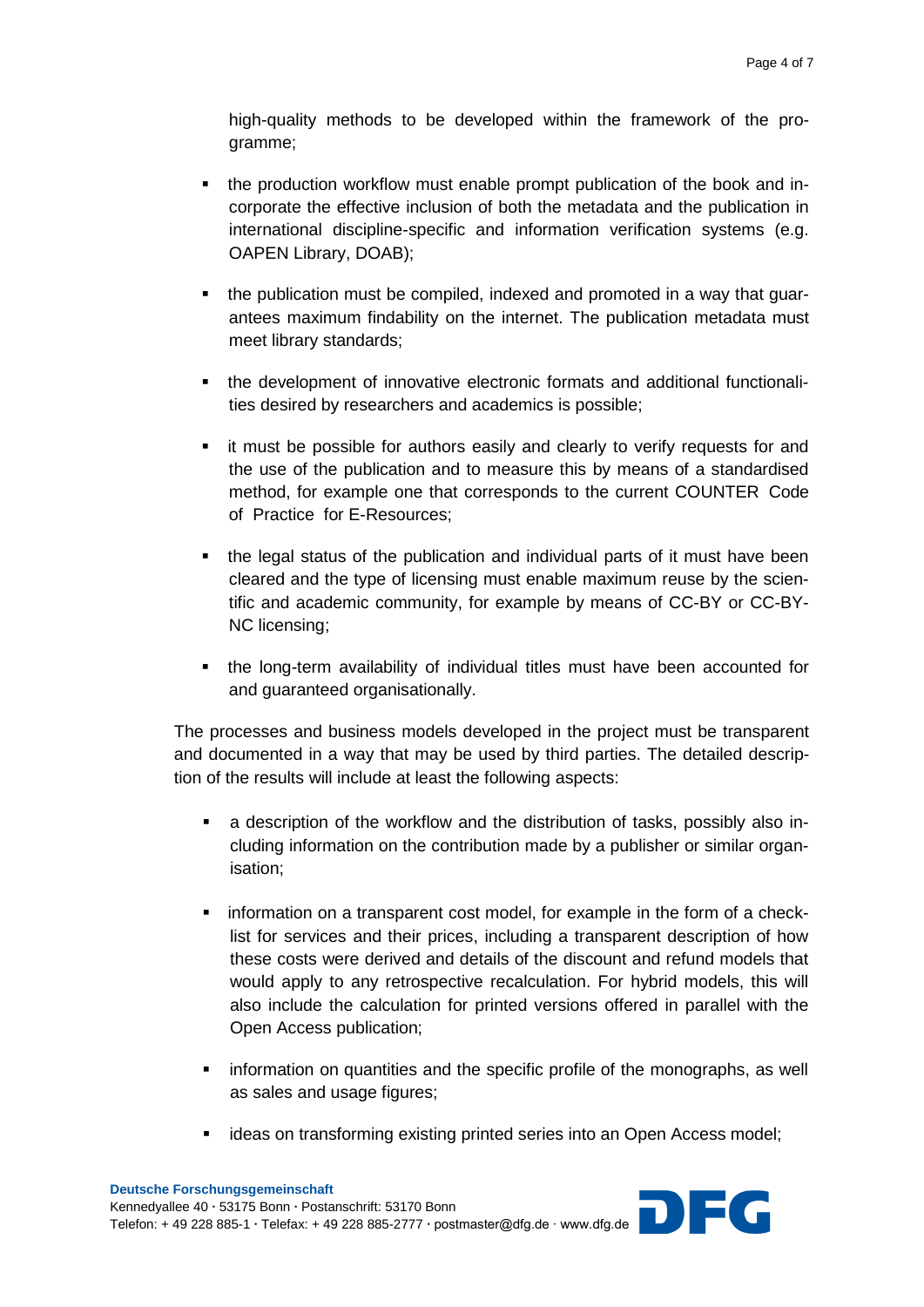- strategies for branding, marketing and incorporating the publication in webbased specialist information services and for maximising internet findability;
- strategies for advising academics and scientists on licensing their work and documentation on types of licensing used;
- **information on the distribution of tasks for long-term archiving.**
- c) Financial contribution

Applicants will be expected to make an appropriate financial contribution of their own.

- 2.3 Format and deadline
- a) Proposal format

Proposals should follow the instructions and guidelines for applications within the DFG programme "Scientific Library Services and Information Systems". In drafting your proposal, please apply the structure indicated in these guidelines on p. 17 et seq.:

[www.dfg.de/formulare/12\\_01/12\\_01.pdf](http://www.dfg.de/formulare/12_01/12_01.pdf)

The proposal should not exceed 20 pages in length.

b) Additional information and data sheets

Where appropriate, please provide details of the activities in the area of Open Access already undertaken by a publisher or similar organisation with whom you will cooperate on the project.

c) Submission deadline

Proposals, including all necessary documentation, must be submitted at the latest by **1 March 2013** to the DFG Head Office, Scientific Library Services and Information Systems Division.

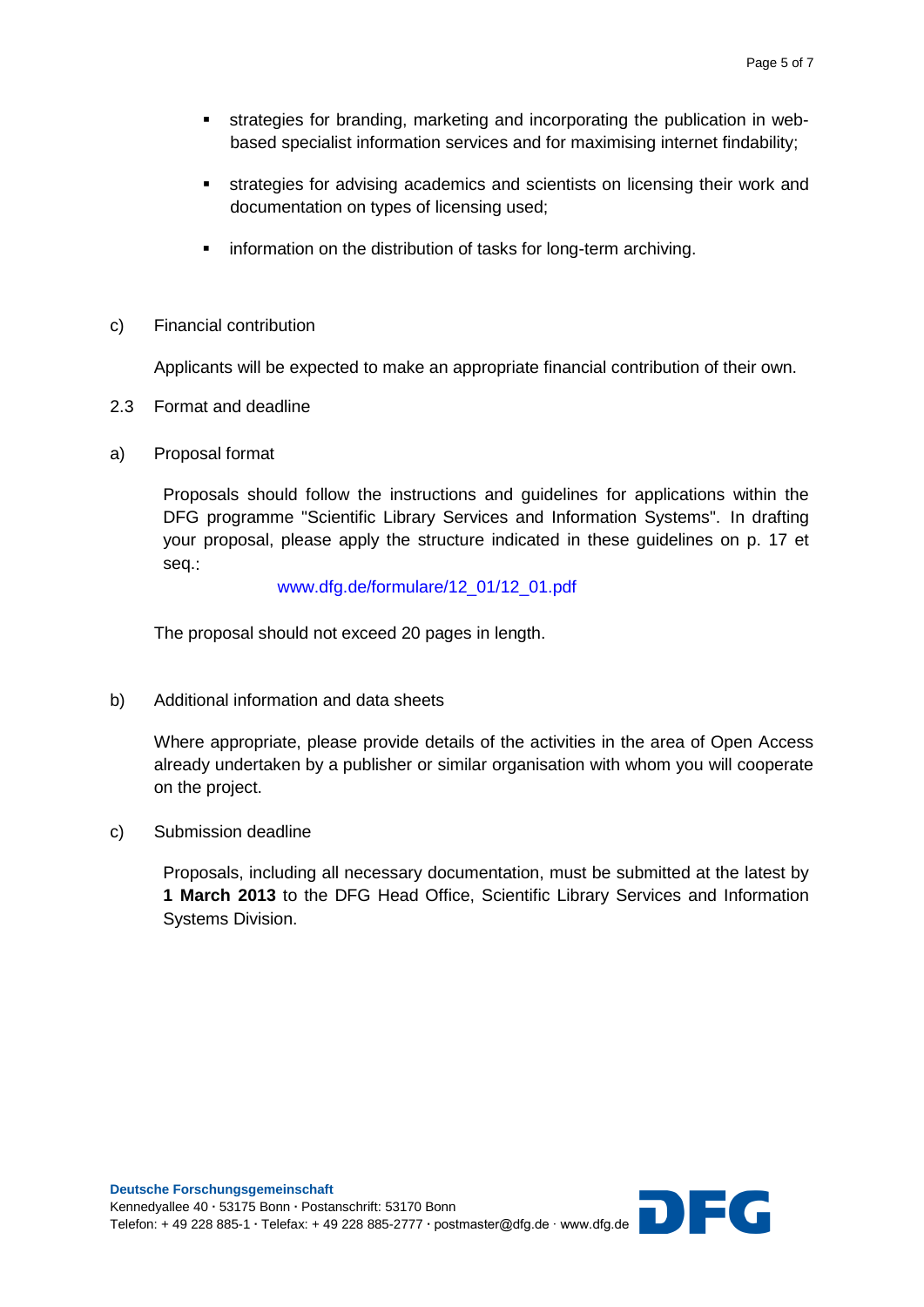## **3. Duration**

As a rule, the project duration should be two years.

## **II. Funding**

The DFG can approve the funding of personnel and equipment required for the implementation of the project if these are not part of the core support. When applying for funding, please refer to the types of costing described on p. 4 et seq. in the guidelines for research funding within the Scientific Library Services and Information Systems Programme:

[www.dfg.de/formulare/12\\_01/12\\_01.pdf](http://www.dfg.de/formulare/12_01/12_01.pdf)

# **III. Obligations**

In submitting a proposal for funding to the DFG as part of the Scientific Library Services and Information Systems Programme, you agree to:

## 1. adhere to the **rules of good academic and scientific practice[1](#page-5-0)** .

The general principles of good scientific practice include, among others: maintaining professional standards, documenting results, rigorously questioning all findings, and attributing honestly any contributions by partners, competitors and predecessors.

Scientific misconduct is defined as the intentional and grossly negligent statement of falsehoods in a scientific context, the violation of intellectual property rights or impeding another person's research work. The circumstances of each case will be considered on an individual basis. In cases where scientific misconduct has been established, the DFG may impose one or more of the following sanctions, depending on the nature and severity of the scientific misconduct:

- issuing a written reprimand to those involved;
- exclusion from the right to apply for DFG funds for a period of one to eight years, depending on the severity of the scientific misconduct;
- revoking funding decisions (complete or partial cancellation of the grant, recalling granted funds, demanding repayment of funds spent);

<span id="page-5-0"></span>**.** 



<sup>1</sup> The rules of good scientific practice are presented in detail in the white paper *Proposals for Safeguarding Good Scientific Practice* (published by Wiley-VCH) and in the usage guidelines for research grants (DFG forms 2.01 and 2.02) (cf. http://www.dfg.de Research Funding / Legal Framework Conditions).